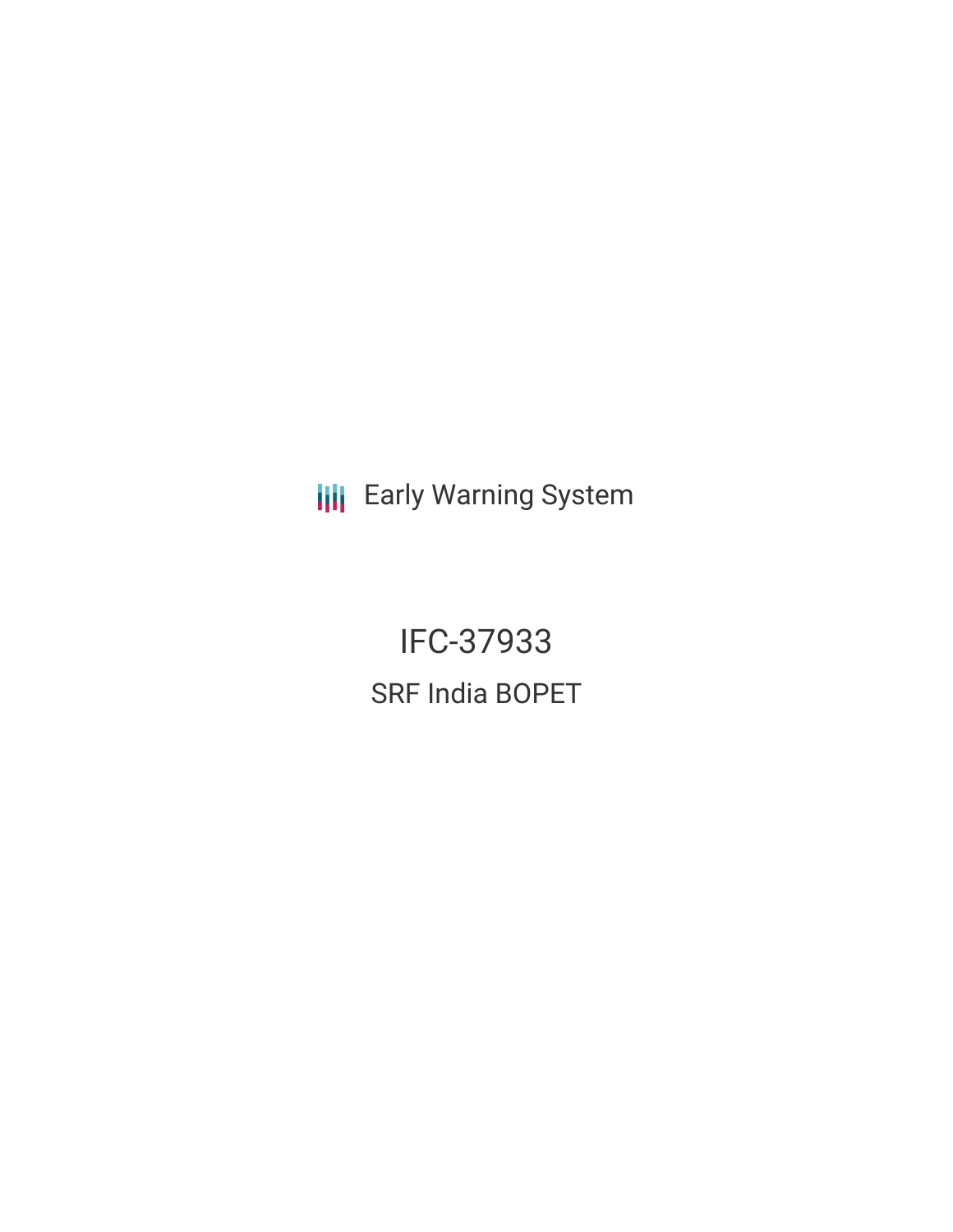| <b>Countries</b>               | India                                   |
|--------------------------------|-----------------------------------------|
| <b>Financial Institutions</b>  | International Finance Corporation (IFC) |
| <b>Status</b>                  | Active                                  |
| <b>Bank Risk Rating</b>        | B                                       |
| <b>Voting Date</b>             | 2016-03-10                              |
| <b>Borrower</b>                | <b>SRF Limited</b>                      |
| <b>Sectors</b>                 | Industry and Trade                      |
| <b>Investment Type(s)</b>      | Loan                                    |
| <b>Investment Amount (USD)</b> | $$40.00$ million                        |
| <b>Project Cost (USD)</b>      | $$58.00$ million                        |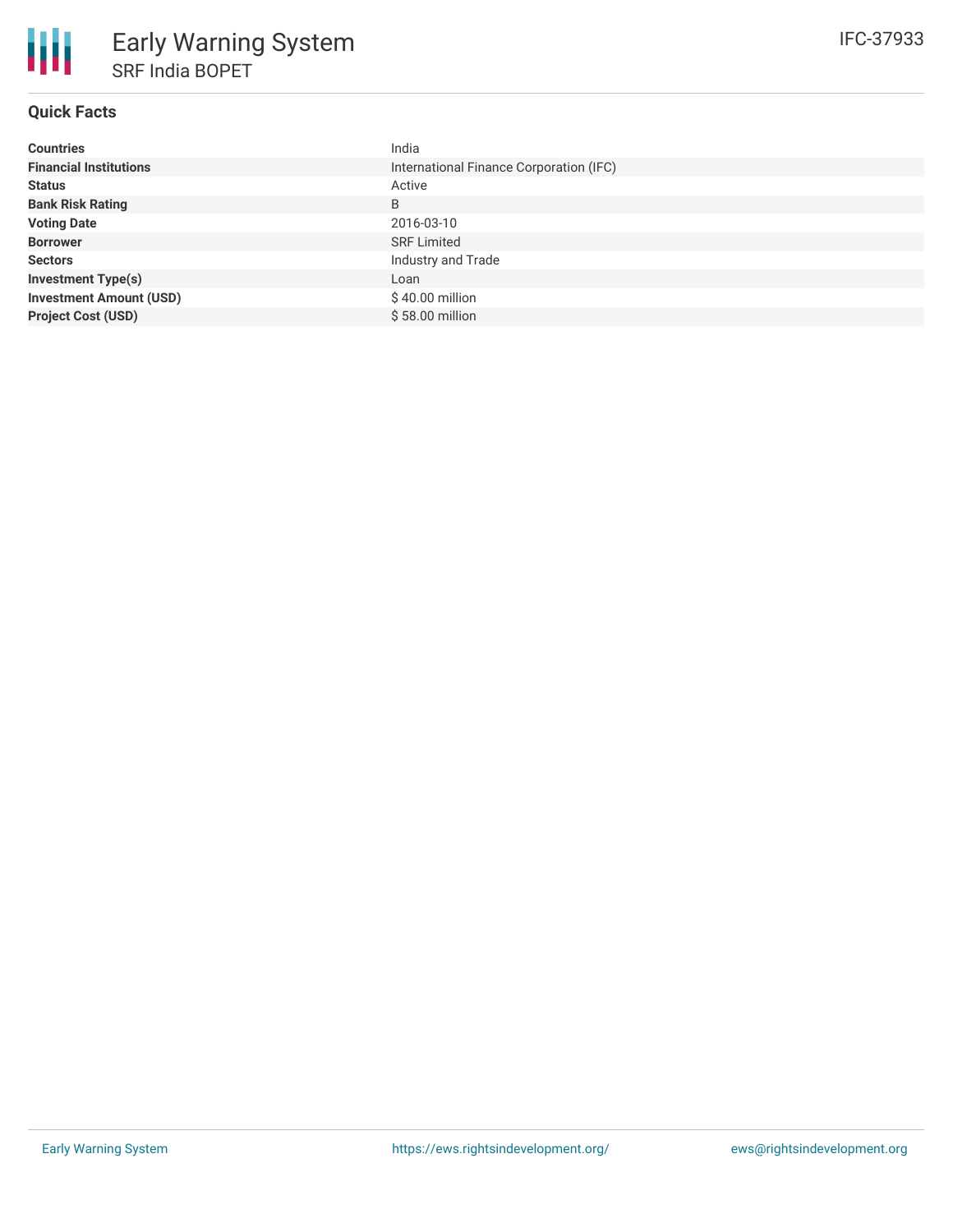

## **Project Description**

Headquartered near Delhi and listed on Indian stock exchanges, SRF Limited ("SRF" or the "company") (http://www.srf.com) is a leading chemical based industrial intermediates group and has three main business lines: i) Technical Textiles - involved in manufacturing of tyre cord fabrics and industrial fabrics; ii) Chemicals and Polymer - involved in manufacturing of fluorochemicals ,Engineering Plastics and specialty chemicals; and iii) Packaging Films - involved in manufacturing of bi-axiallyoriented polyethylene terephthalate ("BOPET") and bi-axially oriented polypropylene ("BOPP") films. SRF employs more than 6,500 employees globally working in 9 manufacturing plants in India, 2 in Thailand and 2 in South Africa with a customer base spread over 75 countries.SRF has an existing BOPET manufacturing capacity of 60,000 tonnes per annum (tpa) in India (plant at Kashipur with 6000 tpa capacity and plant at Indore with 54,000 tpa capacity), 28,500 tpa in Thailand (IFC financed project) and 28,500 tpa in South Africa (for BOPP films). SRF proposes to set up another greenfield facility for the production of BOPET in Indore, India with a capacity of 30,000 tpa and a metallization capacity of 8000 tpa (the "Project"). The proposed Project will be located in Indore domestic tariff area which is in close vicinity to the existing Indore SEZ unit (located about 2.5 km away). SRF's existing Indore unit manufactures polyethylene terephthalate (PET) resin and BOPET films. PET resin which is the main raw material for BOPET films manufacturing, will be partially supplied from the existing facility and balance will be sourced locally or imported as the case may be.BOPET is a polyester film made from PET resin and is used for its high tensile strength, chemical and dimensional stability. The manufacturing process consists of melting the PET resin and extruding so as to form of a multi-layer film which is then stretched. To improve the permeation properties of the film, the BOPET film can further be metalized with a very thin film of aluminum, under vacuum. The waste film generated in the process is melted and reused in the process.The proposed project is located in the Pithampur industrial area, Indore in the state of Madhya Pradesh. The project will occupy  $\sim$ 4 ha of land within the broader industrial areas which is  $\sim$  3,000 ha in extent. Land for the project has been allocated by Madhya Pradesh Audyogik Kendra Vikas Nigam (MPAKVN), a subsidiary of Madhya Pradesh State Industrial Development Corporation (MPSIDC), in a fully developed industrial area. A contractor has been appointed to construct the facility on an Engineering, Procurement and Construction (EPC) basis and the project is expected to become operational by March 2017. IFC is considering to extend an A loan of up to \$ 40 million to SRF India for its proposed new BOPET facility in India.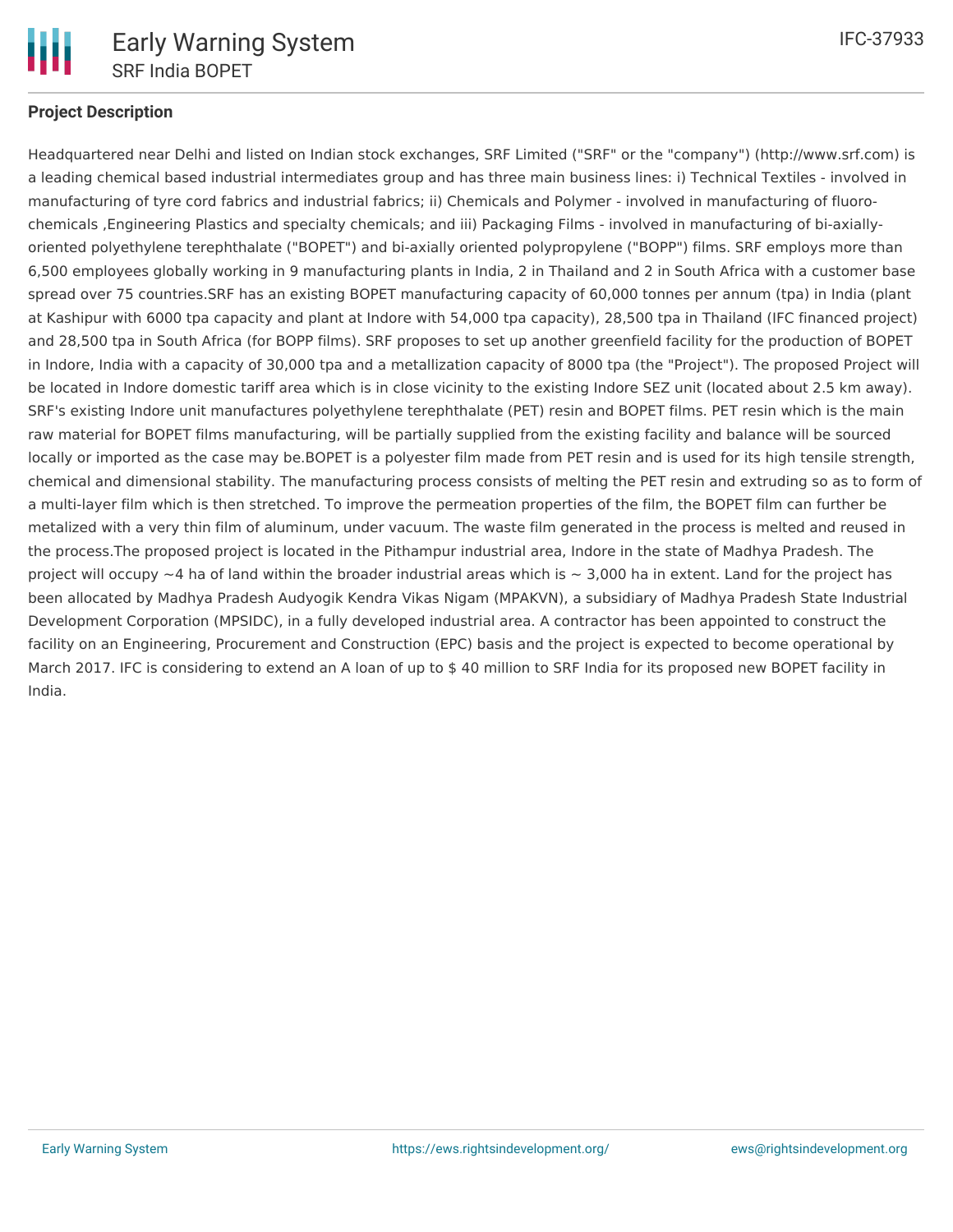## **Investment Description**

• International Finance Corporation (IFC)